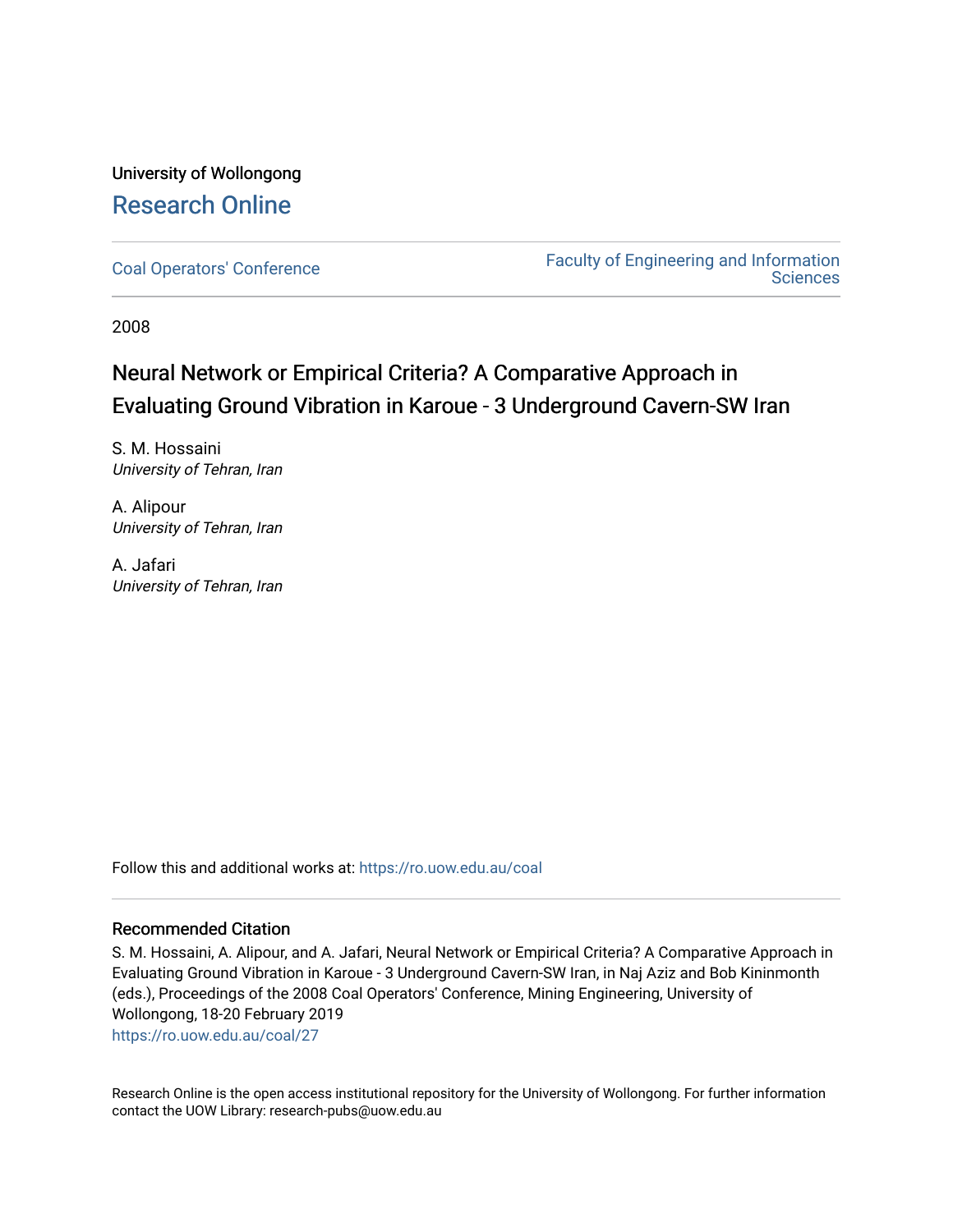# **NEURAL NETWORK OR EMPIRICAL CRITERIA? A COMPARATIVE APPROACH IN EVALUATING GROUND VIBRATION IN KAROUE - 3 UNDERGROUND CAVERN-SW IRAN**

# ${\bf S}$  MF Hossaini<sup>1</sup>, A. Alipour<sup>1</sup> and A. Jafari<sup>1</sup>

*ABSTRACT:* In this study results of an investigation into ground vibrations of an underground excavation in southwest Iran has been discussed. Recorded experimental blast data have been analyzed employing two different methods of analysis. A comparison between the two ways of investigation, namely empirical equations and neural network, is presented. It has been shown that the applicability of neural network method is, by far, more promising than any of three selected empirical equations. It was also found that, in spite of releasing high correlation of determination ( $R^2$ ), empirical equations face discrepancies with real data in high range of vibration intensity whereas neural network fit the data of all ranges with a consistent accuracy.

# **INTRODUCTION**

The hydroelectric project of Karoune-3 requires 3.3 and 1.9 million cubic meter of surface and underground excavation respectively. Drilling and blasting is the technique selected for excavation in this site. Therefore, optimization of the blast operation is of the most importance.

In a large power plant project such as Karoune -3, in most occasions, blasting is performed in the vicinity of underground spaces, structural foundations, monitoring equipments and site machinery like turbines and electrical generators. Therefore, restrictions have to be imposed on ground vibration intensity to avoid any damages to the surrounding facilities.

To come out with proper amounts of maximum instantaneous charge which produces limited ground vibration, several empirical equations are available in literature (Jimeno, C L and Jimeno, E L, 1995 and Dowding, C H, 1996). These empirical equations are normally used for estimating peak particle velocity (ppv) of ground vibration by blasting.

In recent decades artificial neural networks (ANN's) has emerged as a powerful tool for rock engineering analysis. As a branch of artificial intelligence, ANN's have got the ability of calculating some logical functions in forms of nonlinear analyzers. In this paper, both conventional empirical criteria and ANN's method have been used in predicting ground vibration. A comparison between the applicability of the two methods has been demonstrated.

# **SITE DESCRIPTION**

Karoune-3 dam and power plant is located in east of the town of Izeh in Khouzestan province south west of Iran. This project is the largest amongst many of its kinds constructed or under constructions nationwide. Underground excavations of this site including power plant spaces, tunnels, water passages and drifts are located adjacent to the main body of the dam. Geologically, the project site consisted of limestone, marne-limestone, marlstone and shale. Table 1 summarizes the main mechanical properties of the site. The outline of drilling and blasting pattern at Karoune -3 was as appears in Table2.

| Rock type       | Specific gravity<br>m <sup>3</sup> | Yong modulus<br>(GPa) | <b>UCS</b><br>(MPa) | <b>RMR</b> |
|-----------------|------------------------------------|-----------------------|---------------------|------------|
| limestone       | 2.5                                | 20                    | 98                  | 75         |
| marne limestone | 2.4                                | 20                    | 98                  | 65         |
| marlstone       | 2.3                                | 17                    | 50                  | 55         |
| shale           | 2.3                                | 17                    | 50                  | 50         |

# **Table 1 - Mechanical properties of the site.**

 $\overline{a}$ 

<sup>&</sup>lt;sup>1</sup> Faculty of Mining Engineering, University of Tehran, Tehran, Iran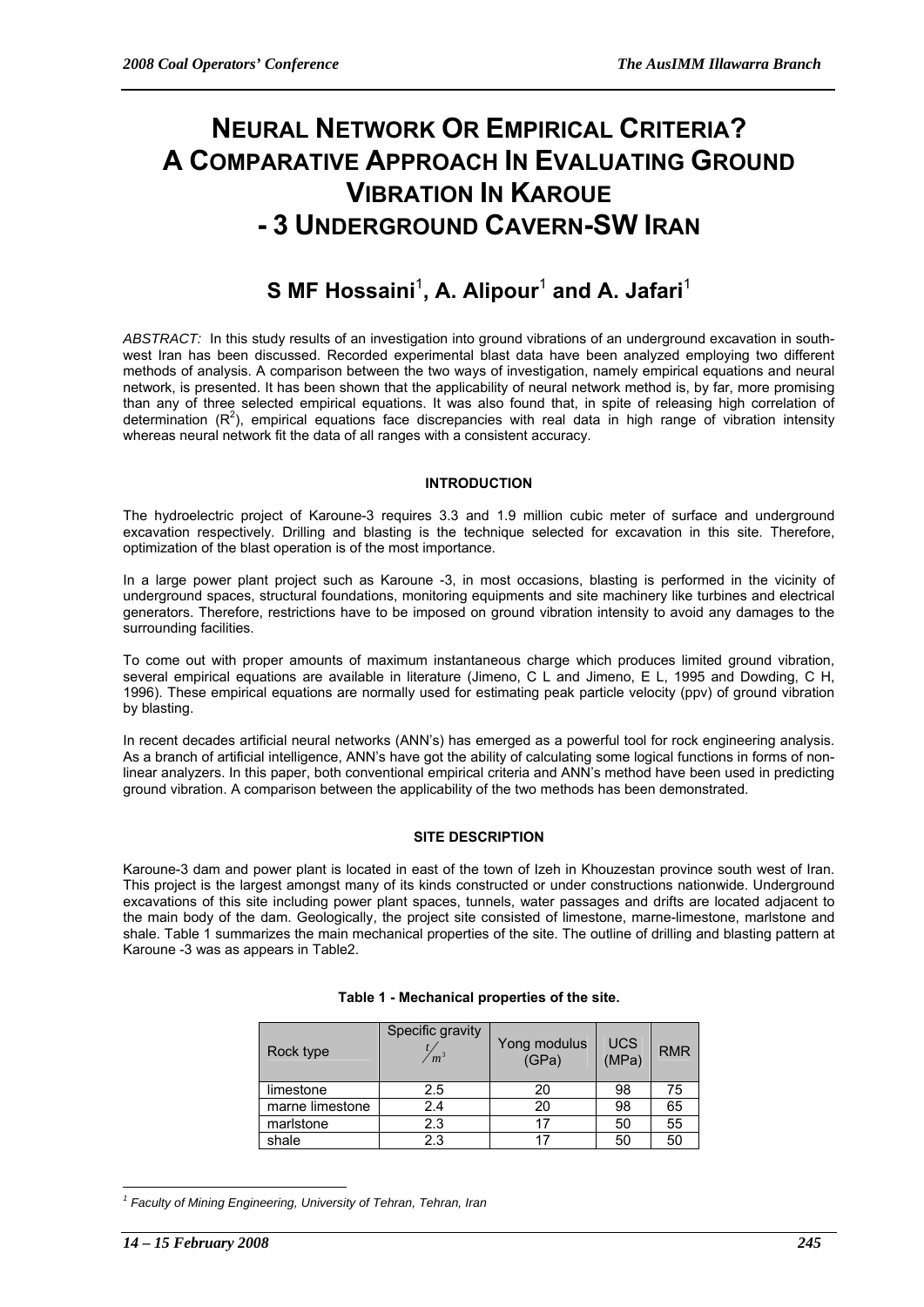| Parameter                         | Floor blasting | <b>Tunnels</b> | <b>Drifts</b> |
|-----------------------------------|----------------|----------------|---------------|
| hole diameter(mm)                 | 64             | 45&51          | 32            |
| hole length(m)                    | $3 - 3.6$      | $2 - 4$        | $1.2 - 3$     |
| dynamite cartridge diameter(mm)   | 30             | 22&30          | 22            |
| powder factor(kg/m <sup>3</sup> ) | 0.25           | $0.8 - 2$      | 2             |

# **Table 2 - Drilling and blasting outlines.**

#### **VIBRATION ESTIMATION BY EMPIRICAL EQUATIONS**

To modify and improve drilling and blasting pattern of underground excavations, ground vibration was monitored during the operations. Using three selected empirical equations (Hossaini ans Sen, 2004) the data then were analyzed. These three equations are versions of the following general form of all of these types being used by investigators (Hossaini and Sen, 2006):

 $PPV = v = k R^a Q^b$ 

Where y is peak particle velocity in mm/s, R is distance in meter. Q is the maximum instantaneous amount of explosive charge in kg and *k*, *a* and *b* are normally called site specific parameters.

Table 3 and Figure 1 represent the results of applying the equations to the ground vibration data where comparison between the applicability of the criteria is available. As seen in Table 3 that equation 3 is the best fit to the data, with greater coefficient of determination  $(R^2)$ .

| Equations                                                     | K      | B     | $R^2$ |
|---------------------------------------------------------------|--------|-------|-------|
| $PPV = K \left  \frac{R}{\sqrt[2]{Q}} \right $<br>(1)         | 1825.1 | 2.435 | 0.81  |
| B<br>$PPV = K \left  \frac{R}{\sqrt[3]{Q}} \right $<br>(2)    | 7671.6 | 2.415 | 0.77  |
| $PPV = K \left  \sqrt{\frac{Q}{\sqrt[2]{R^3}}} \right $<br>΄3 | 400.86 | 2.232 | 0.84  |

# **Table 3-Drilling and blast outlines**

#### **NEURAL NETWORK**

Artificial neural networks (ANN's)**,** are massively parallel, distributed and adaptive systems, modeled on the general features of biological networks with the potential for ever improving performance through a dynamical learning process. Neural networks are made up of a great number of individual processing elements, the neurons, which perform simple tasks. A neuron is the basic building block of neural network technology which performs a nonlinear transformation of the weighted sum of the incoming inputs to produce the output of the neuron. The input to a neuron can come from other neurons or from outside the network. The nonlinear transfer function can be a threshold, a sigmoid, a sine or a hyperbolic tangent function (Samui, P and Kumar, B, 2006).

Neural networks are comprised of a great number of interconnected neurons. There exists a wide range of network architectures. The choice of the architecture depends upon the task to be performed. For the modeling of physical systems, a feed forward layered is usually used. It consists of a layer of input neurons, a layer of output neurons and one or more hidden layers. In the present work, a three-layer feed forward network was used.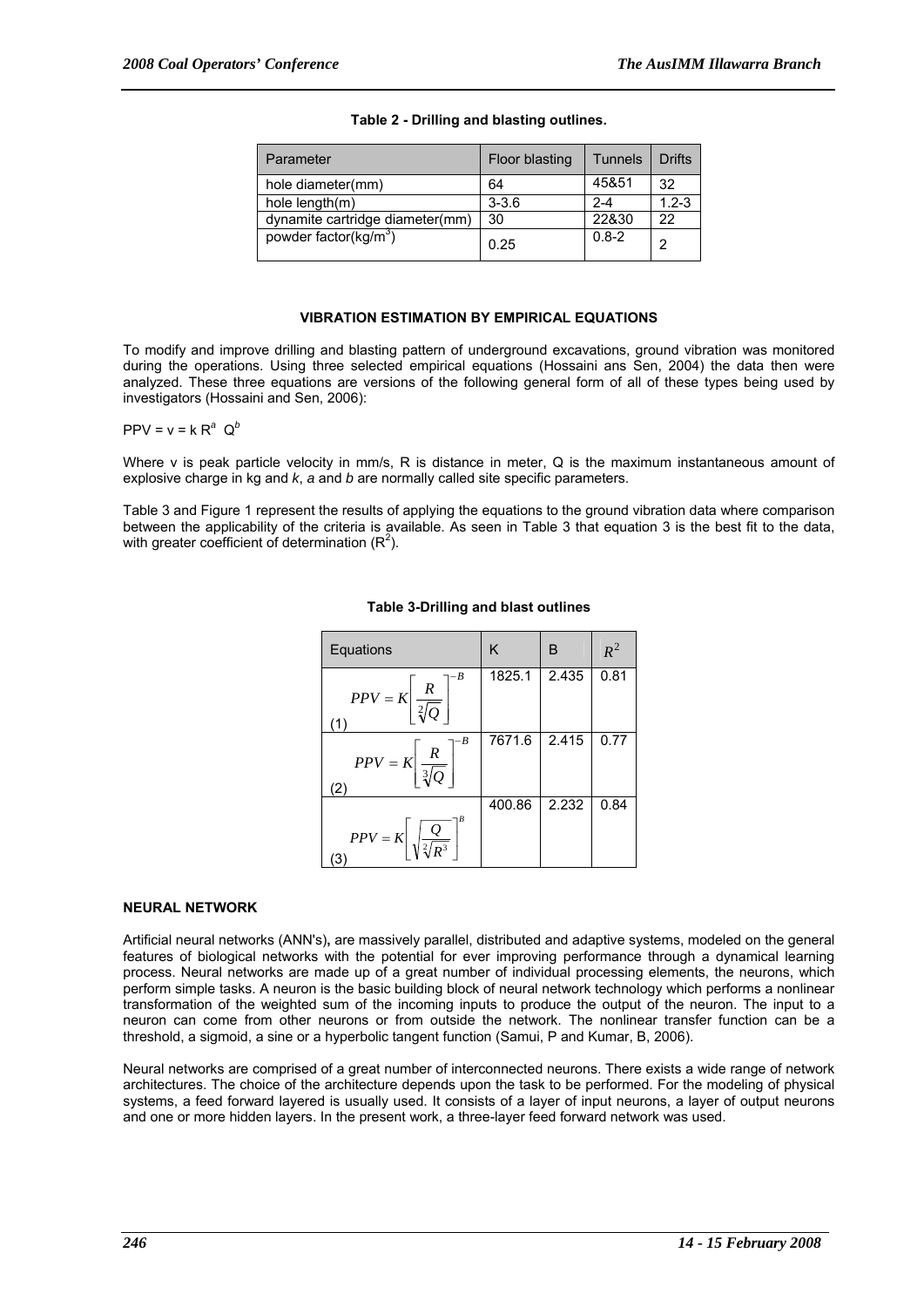



To establish an optimal network, one needs to begin with training and testing the artificial neural networks using a subset of all data sets. This process is referred to as a pilot experiment. This experiment is based on a certain number of samples; a sample being a set of input data and observed/measured information. In the pilot experiment data set, the samples are divided into a training set and a validation set. Networks with different numbers of hidden nodes will be trained all the way to the convergence of the training samples, measuring their performance with the validation set, and choosing the network that yields the best performance of the validation set. Finally, this selected network model will be used for the whole data set.

Performance of the developed network was tested with the help of:

(i) drawing a scatter diagram of estimated versus target values.

(ii) Computing mean absolute error (MAE) using:

$$
MAE = \frac{1}{Q} \sum_{1} |y - x|
$$
\n(4)

Where;

*x* is target

*y* is network output

 *Q* is number of test patterns.

(iv) Computing mean square error (MSE) using:

(v)

$$
MSE = \frac{1}{Q} \sum_{1} (y - x)^2
$$
 (5)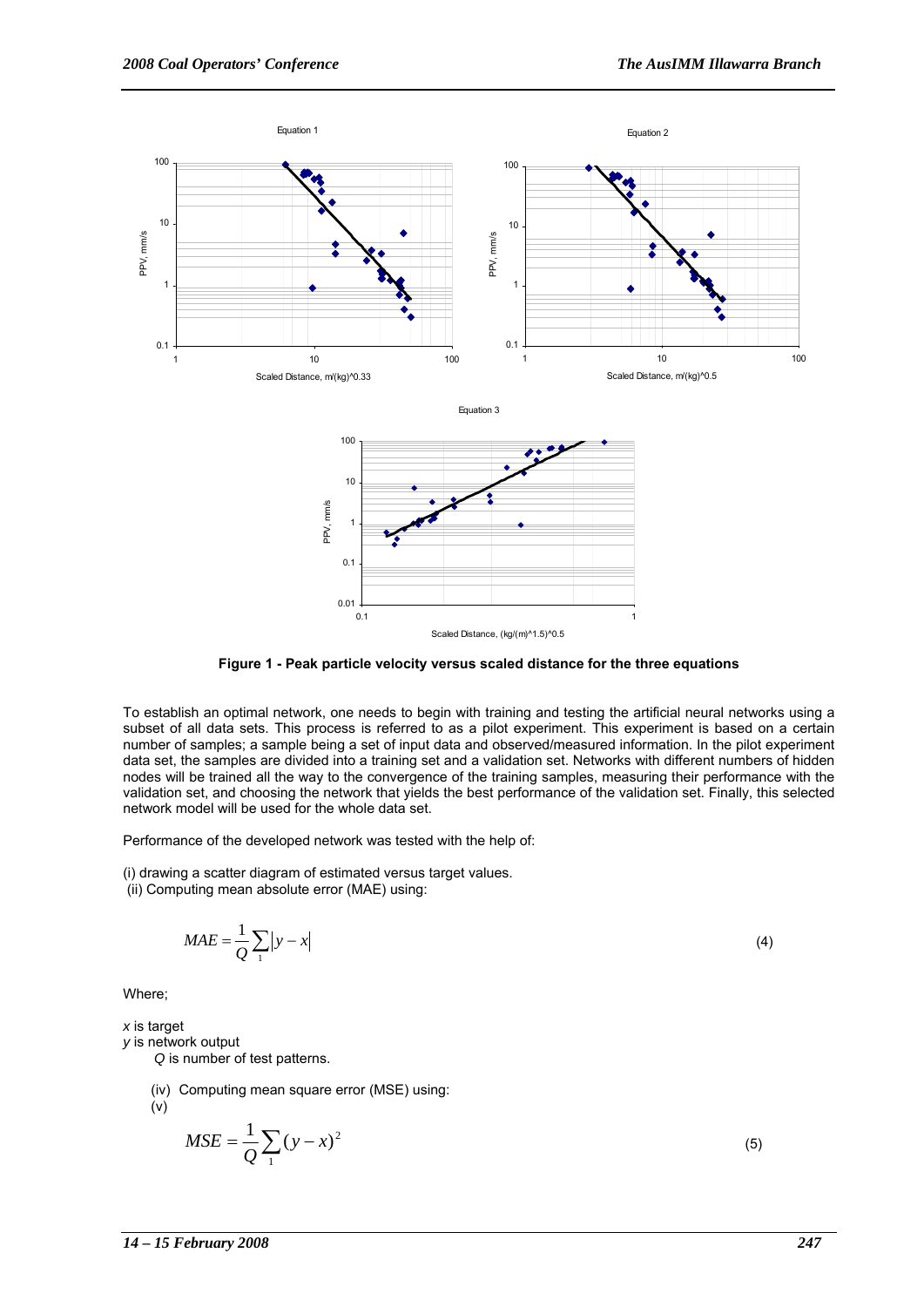Where;

*x* is target *y* is network output *Q* is number of test patterns

#### **VIBRATION ESTIMATION BY NEURAL NETWORK**

When supplied with adequate vibration data neural networks are capable of drawing a relationship between peak particle velocity from one hand and distance and maximum instantaneous charge from the other hand. Distance and maximum instantaneous charge are introduced as inputs of the neural network as appears in Figure 2 for the data of Karoune-3. An optimized model of neural network built after several executions in MATLAB environment is detailed in Table 4. Coefficient of determination  $(R^2)$  between real and estimated values of ppv for training and testing groups are 0.98 and .94 respectively.



**Figure 2 - Neural network model used for analyzing Karoune-3 data** 

# **COMPARISON BETWEEN APPLICABILITY OF THE TWO METHODS**

As far as the comparison between the applicability of the empirical equations is concerned Different results can be achieved by applying the same empirical criterion to different cases. An empirical criterion which offers an outstanding correlation with a group of data may lead to discrepancy in another case of the same nature. Therefore, specific equations have to be found for specific cases. The results of applying the three empirical equations and neural network are compared in Table 5. As seen in this Table, the applicability of neural network is by far better than any of the equations.

Figure 3 visualizes the degree of agreement of the equations as well as neural network model with the data. In this figure, the data are sorted and numbered in ascending order of ppv.

As far as the comparison between the applicability of the empirical equations is concerned, Equation 3 provides better  $R^2$  (Table 3) while Equation 1 is better in MSE and MAE factors (Table 5). Discrepancy of the three equations with data of higher range of ppv (over 20 mm/s) is observed in Figure 3 whereas neural network is quite promising in that data range too. These discrepancies are the reason for getting different outputs when different statistical methods are employed. This implies that coefficient of correlation (R) or coefficient of determination (R<sup>2</sup>) are not lonely capable of being a proper tool of judgment over the whole range of a data groups.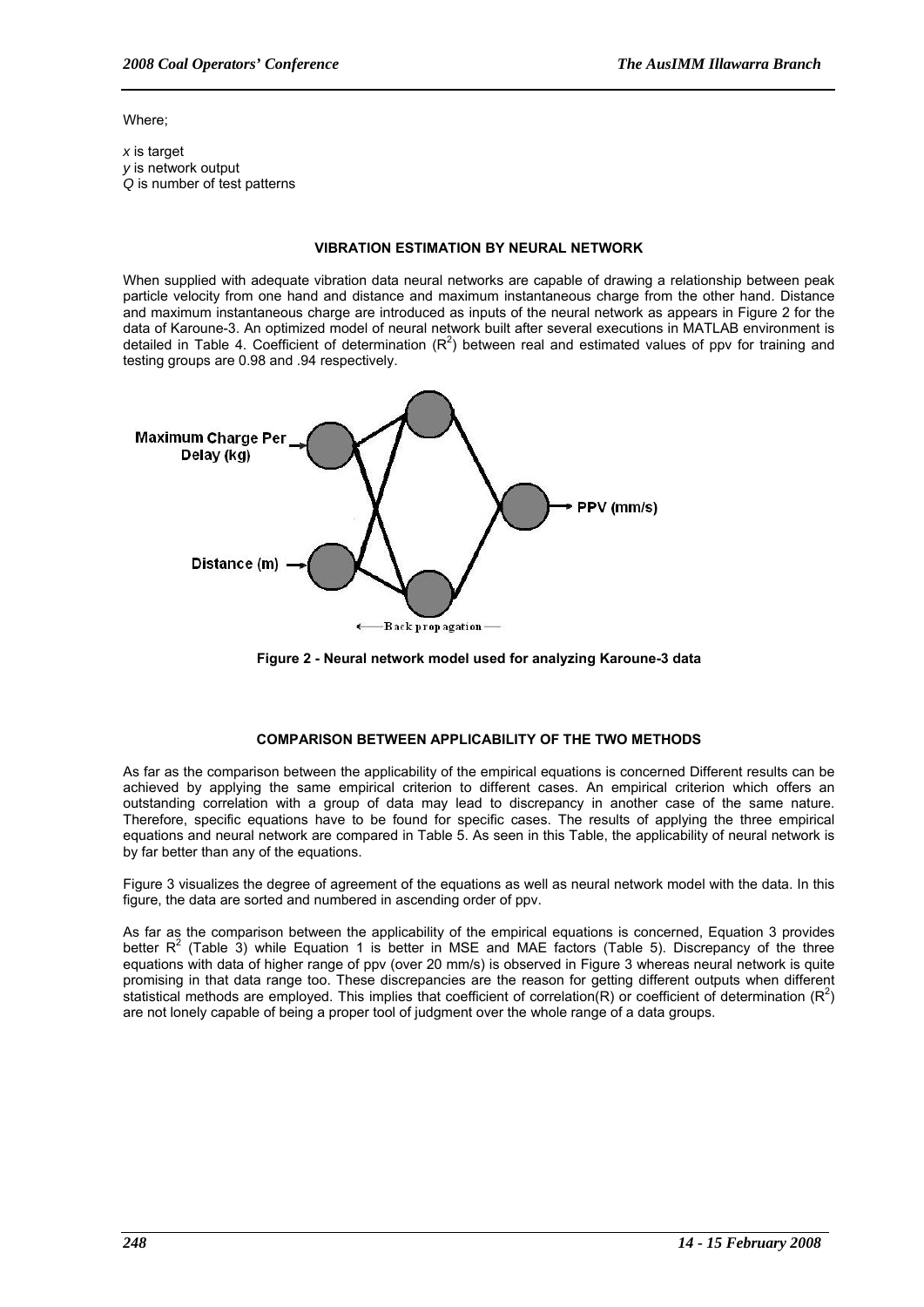| Parameter                                    | <b>Related information</b> | Parameter                                                 | Related information |
|----------------------------------------------|----------------------------|-----------------------------------------------------------|---------------------|
| No. of train data                            | 26                         | Global error function                                     | <b>MSE</b>          |
| No. of test data                             | 7                          | οf<br>No.<br>optimum<br>hidden<br>in.<br>neurons<br>layer | 30                  |
| <b>ANNs Structure</b>                        | $2 - 30 - 1$               | οf<br>optimum<br>No.<br>epochs                            | 35                  |
| of<br>Activation<br>function<br>hidden layer | Log_Sig                    | MAE for train and test<br>data                            | 20.06, 1.93         |
| Activation<br>of<br>function<br>output layer | Linear                     | MSE for train and test<br>data                            | 8.77, 13.02         |
| Train algorithm                              | Levenberg_Marquardt        |                                                           |                     |

#### **Table 4 - Details of optimized neural networks model built for Karoune 3.**

|  |  | Table 5 - Comparison of error values in various approaches. |
|--|--|-------------------------------------------------------------|
|--|--|-------------------------------------------------------------|

| Model          | <b>MAE</b> | <b>MSF</b> |
|----------------|------------|------------|
| Equation 1     | 8.97       | 213.80     |
| Equation 2     | 9.38       | 221.82     |
| Equation 3     | 9.33       | 361.53     |
| Neural network | 3.31       | 27.43      |

The problem of different applicability in different ranges of data does not happen in the case of neural network method. As Figure 3 explains, this method is in very good agreement with the data in all ranges. This can be regarded as a prime advantage of this method.

# **CONCLUSIONS**

- Empirical criteria for ground vibration evaluation may submit different results in different cases or even in different ranges of data of the same case.
- Although having lower rate of agreement with real data comparing to neural network method, empirical criteria, due to their simplicity in usage, can be regarded as a useful tool provided that specific equations are searched for specific range of any specific case.
- Neural network is a powerful, precise and reliable tool of predicting ground vibration having excellent results in different data ranges yielding much better results than any empirical equations.